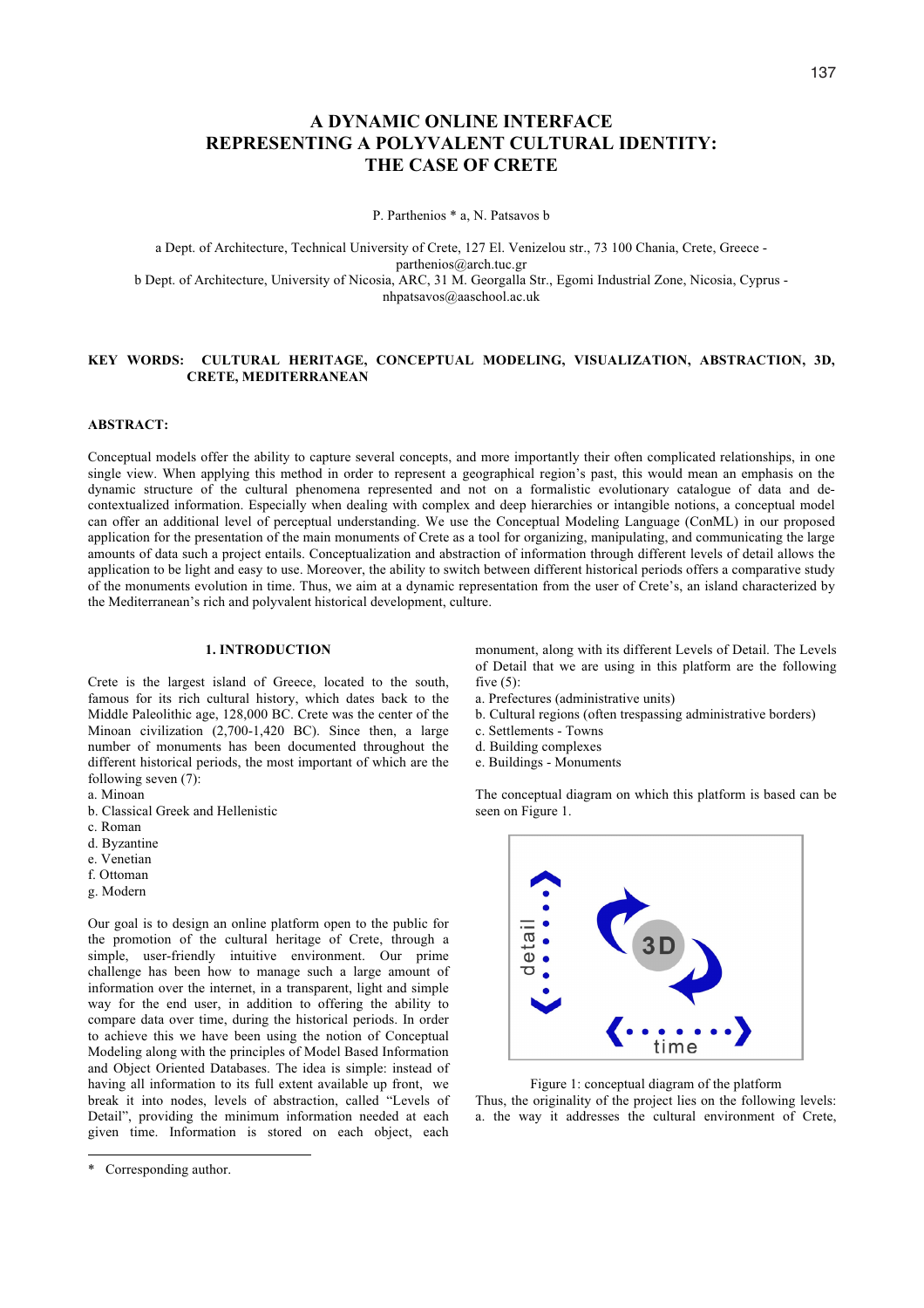organizing information on a space/time logic varying in degrees of detail according to the user's choice.

b. the way it digitally-technically models/ represents it in the internet.

c. the cognitive model it presupposes regarding the optimal way for the user to gain some knowledge of the region's culture, geography and past.

d. the way it structures the possibility of the user's interaction with the information layers embedded in the platform.

e. the way it groups data and representations produced not just by the project's research team, but also from other institutions.

g. the openness of the platform and its possible application with minor adjustments for the sake of representing other cultural entities.

#### **2. THE PLATFORM**

The platform is comprised of the main, central space, where the 3D models are presented, and two scrollable sidebars, one horizontal and one vertical. The horizontal one controls time, and allows the user to switch between the seven historical periods and the vertical one controls the level of detail, allowing the user to switch between more or fewer abstract modes. At the same time, the user has the ability to navigate in real time in the main space around the models, using pan, zoom in/out, rotate, etc. Only when the user reaches the fifth Level of Detail, that of a single monument, he/she has access to all the available related information, which depending on the type of monument could be:

**Photographs** 

- Architectural drawings (of the existing and/or the restored monument)

- 3D model (of the existing and/or the restored monument)

- Walkthrough animation (of the existing and/or the restored monument)

- Video of the area as it is today
- Maps of the area
- Related documents with more information
- Related links to other websites

Keywords. Use of keywords allows a crossreference function independent of the 3D models.

The philosophy of the monument presentation is intended to address mainly non-experts, therefore it follows a more abstract and simplified view of information. It should be easy to use for a visitor who does not have a deep knowledge about Crete and its civilization and would like to be informed at a glance what to visit and where. On a second level, the visitor can focus more on a group of monuments and prepare for his/her visit acquiring more specific information, stored "on" the monument's model itself.

We believe it is crucial to provide the user with the possibility to produce his/her own multiple cultural representations and interpretations of the island's polyvalent cultural, historical and geographical scape. We don't intend to promote a strictly architecture-based limited image of Crete's past, but a dynamic understanding of its hybrid cultural identity, Crete being one of the places where most of the cultures which have developed in the Mediterranean have interfered. In that sense, we don't limit our points of reference strictly based on a 'high culture' agenda; apart from traces of an 'official' historical past, such as the Minoan Palaces and the Byzantine Monasteries of the island, we also include local networks of vernacular settlements (such as the Sfakia region) and places invested with local myths, legends

and events or with monuments of past lifestyles, trades etc. (ex. The Tampakaria in Chania). In that sense, addressing history of architecture as part of culture and not just as a catalogue of important buildings per se, we aim at unfolding the ways in which architecture has been developing in Crete as a witness of the inherent cultural dynamics of change and adaptivity as well as tradition and continuity. Sites symbolizing the unity of local culture as well as contested places indexing the dialectics of local and regional conflicts form an equal part of our localized references. This is the way to turn all this information into something engaging with the interests of the cultural contemporary traveler.

The application is currently based on Adobe Flash in order to provide maximum compatibility with most of the major web browsers, to be light and easy to use and to avoid installation of other software. At the same time we are investigating whether technologies such as Unity 3D or SpiderGL can provide a more suitable environment to work with.

The proposed application could take advantage of other related research projects which have rigorously documented and categorized the monuments of Crete, such as the "Digital Crete: Mediterranean (http://digitalcrete.ims.forth.gr), which was implemented under the framework of the Greek Operational Program Information Society (Action 1: Education and Culture, Measure 1.3: Documentation, Management & Promotion of Greek Cultural Heritage) (http://www.infosociety.gr). It is important to keep the application as open as possible so that more monuments and more information for existing monuments can be added regularly.



Figure 2: user interface of the platform

## **3. USING THE CONCEPTUAL MODELLING LANGUAGE (ConML)**

In order to begin building our conceptual model, first we have to define our main classes: the class "Object of Interest" and the class "Representation". The fundamental argument on which our model is based is: "every Object of Interest is represented through a Representation". The Objects of Interest can be one of the following five (5) classes, which are Subclasses of the "Object of Interest" class: "Monuments", which can be part of a "Building Complex", which can be part of a "Settlement", which can be part of a "Cultural Province", which can be part of a "Prefecture". Each of these five (5) Objects of Interest can have attributes, such as "Description", "Links" and "Keywords". They must all have a common attribute though, the "Historical Period", which therefore becomes an attribute of their abstract class, the "Object of Interest". The data type of the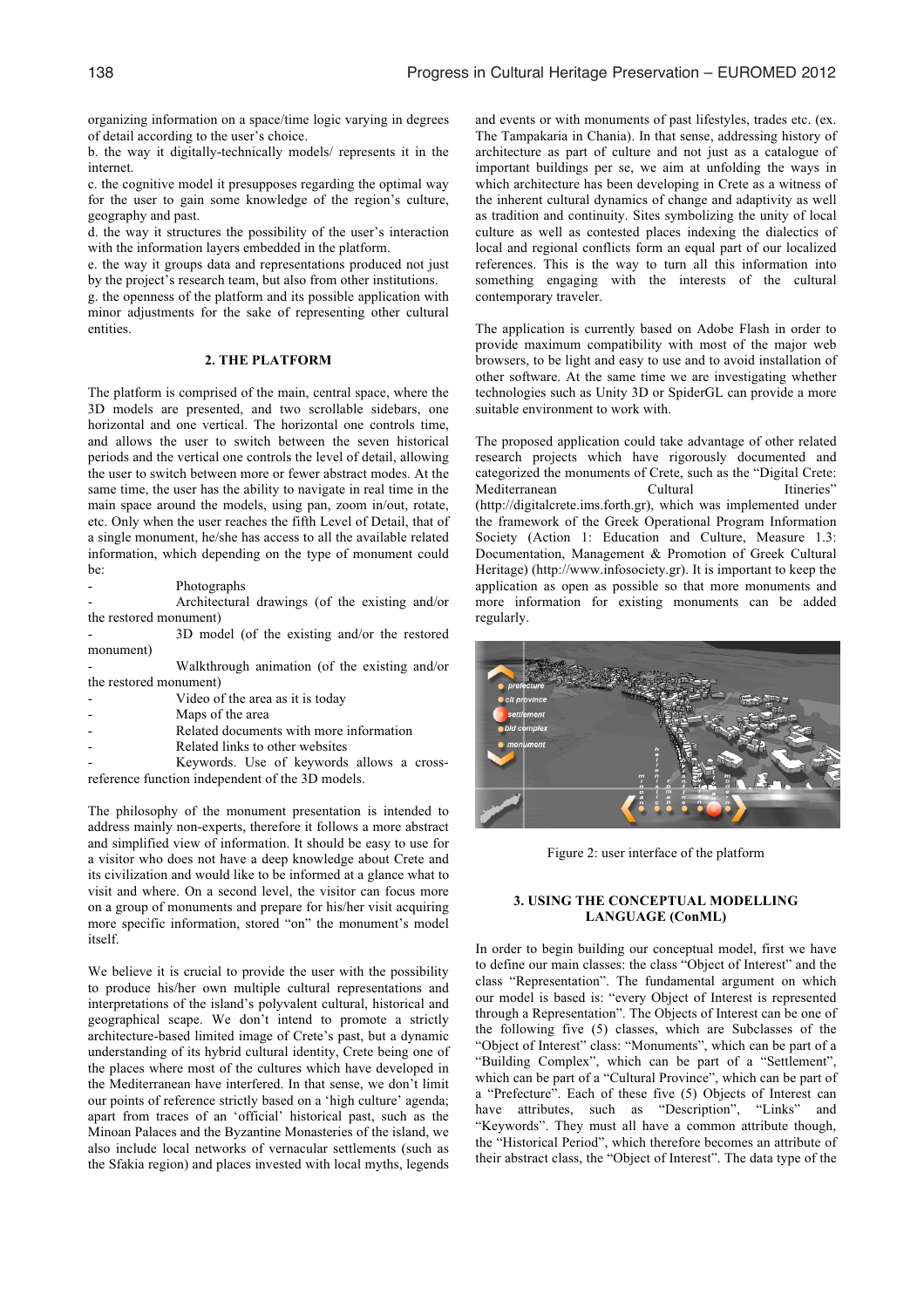# A DYNAMIC ONLINE INTERFACE REPRESENTING A POLYVALENT CULTURAL IDENTITY: 139 THE CASE OF CRETE

attribute "Historical Period" is enumerated type and can take a value of one of the following seven (7): Minoan, Classical Greek & Hellenistic, Roman, Byzantine, Venetian, Ottoman and Modern. Since one Object of Interest has to belong to at least one Historical Period, but could also belong to more than one, the cardinality of "1…\*" is placed next to the name of the attribute. The class "Representation" has the following subclasses: "Photo", "Drawing", "Video", "Map", "3d model", which have various attributes such as "Exterior", "Interior", "Resolution x", "Resolution y", "Color", "View", "Reality", according to their type. Their common attributes become attributes of their abstract class, the "Representation", and are the following: "Analog" (type: boolean), "Copyrights" (type: text), "Year" (type: number), "Description" (type: text) and "File Format" (type: enumerated).



Figure 3: conceptual model using ConML

#### **4. CONCLUSIONS**

The primary contribution of the proposed platform is the ability to switch between different historical periods thus offering a comparative study of the monuments evolution in time. Nevertheless, the fourth dimension is exploited here in a more abstract way than other scientific approaches (e.g. Kulitz, Ferschin & Matejowsky) since realism and full detailing is not the goal of this application. Furthermore, its advantages are: the user friendly interface which is addressed towards non experts and its ability to continuously expand with new material regarding either new monuments or new information for existing monuments. Some of the issues we are currently working on are:

Subjectivity due to abstraction. When information is abstracted, the role of the person who decides which information should be secluded is a key role since it could possibly skew the end result.

Uncertainty due to lack of information.

Use of multiple semantic links.

Interoperability / expansion. The proposed application could serve as a central platform which could be joined by other applications which focus on a more detailed, photorealistic monument representation.

The possibility to allow a certain degree of participation on behalf of the user(s) on the level of updating the platform. On this level, our research could benefit from such work as that conducted by K. Ntalianis, N. Tsapatsoulis, A. Doulamis and N. Matsatsinis in Cyprus based on the possibilities of crowdsourcing.

Building Information Modeling (BIM). What can we learn from the structure of information used today in BIM?

#### **5. REFERENCES**

Gonzalez-Perez, C., Parcero-Oubiña, C., 2011. "A Conceptual Model for Cultural Heritage Definition and Motivation". Paper presented at the 39th Annual Conference of Computer Applications and Quantitative Methods in Archaeology, "Revive the Past", Beijing, 12-16 April, 2011.

Kulitz, I., Ferschin, P., Matejowsky, P., 2010. "4D Visualization Methods in Archaeology". Paper presented at the 15th International Conference on Cultural Heritage and New Technologies, Vienna. Museen der Stadt Wien, Vienna. November 2010.

Mylopoulos, J., 1992. "Conceptual Modeling and Telos". In Loucopoulos, P., Zicari, R., Conceptual Modeling, Databases, and Case An integrated view of information systems development, Wiley, New York.

Ntalianis, K., Tsapatsoulis, N., Doulamis, A., Matsatsinis, N., 2012. "Automatic Annotation of Image Databases Based on Implicit Crowdsourcing, Visual Concept Modeling and Evolution," Multimedia Tools and Applications, Online First™,http://www.springerlink.com/content/d41615284602m3 w8/ (accessed 25 July 2012)

Simons, G., 1994. "Conceptual modeling versus visual modeling: a technological key to building consensus". Paper presented at the Consensus ex Machina Joint International Conference of the Association for Literary and Linguistic Computing and the Association for Computing and the Humanities, Paris, 19-23 April 1994.

United Nations Educational, Scientific and Cultural Organization International Round Table "Intangible Cultural Heritage-Working definitions", Piedmont, Italy, 14 -17 March 2001.

United Nations Educational, Scientific and Cultural Organization Yamato Declaration on Integrated Approaches for Safeguarding Tangible and Intangible Cultural Heritage. Nara: UNESCO. 2004.